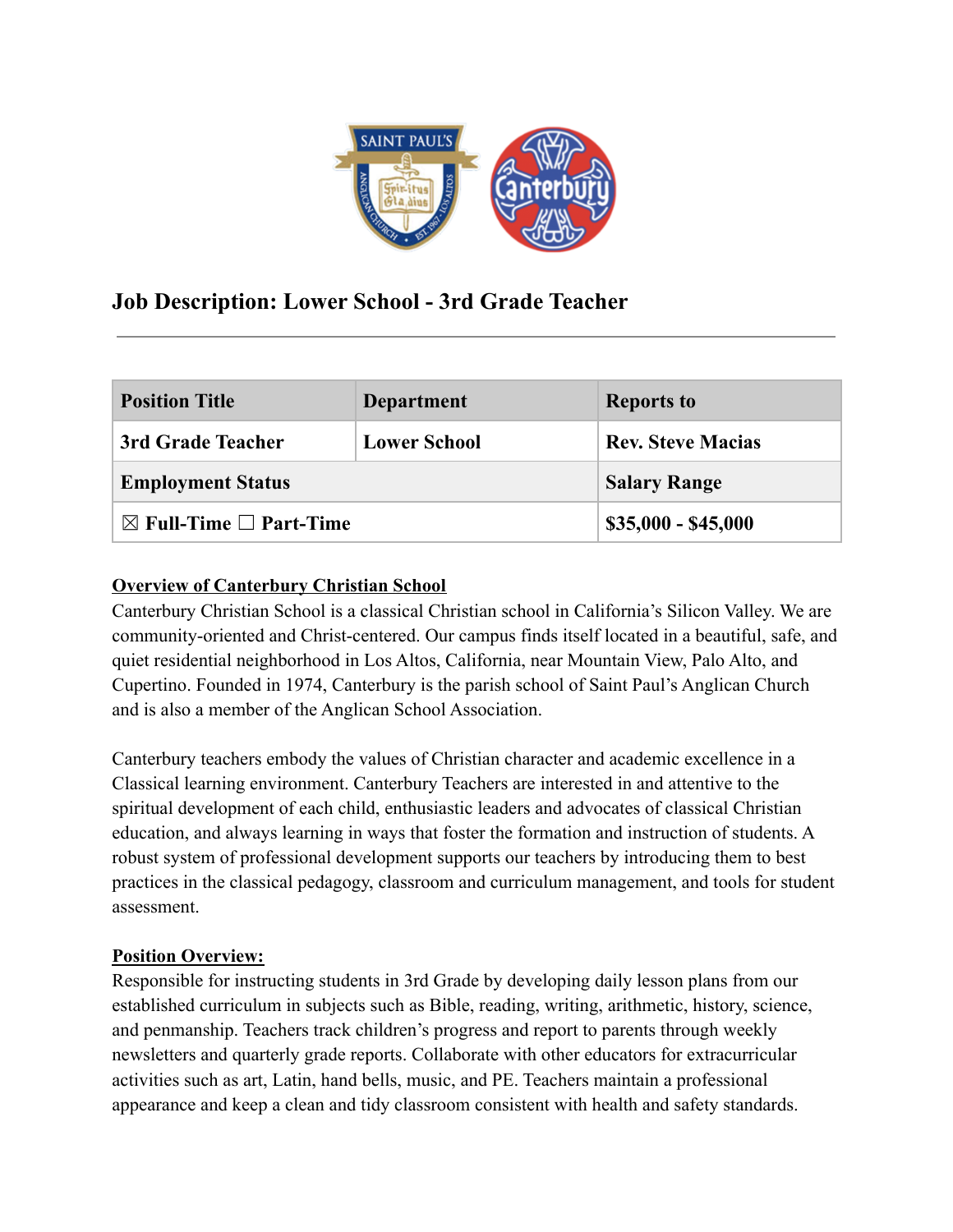#### **Minimum Qualifications**

Suitable candidates will have three years teaching experience (new teachers may apply, under training conditions), be competent in all disciplines taught, and willing to find a home within the parish (Saint Paul's Anglican Church, Los Altos, CA) for at least three years.

• Bachelor's degree, a teaching certificate or credential or equivalent professional experience which would translate to successful classroom teaching. Advanced degree preferred but not required.

• Strong interpersonal and collaboration skills with the ability to communicate effectively and respectfully with other teachers and parents.

• Excellent verbal and written communication skills are required.

• Invests in the life of the school by participating in the admissions process, weekly teacher meetings, and school-wide family events.

• Demonstrated professional behavior, including discretion, judgment and integrity.

• All prospective employees must be able to clear a background check, LiveScan fingerprinting, TB Screening, and provide a statement of faith and pastoral recommendation.

#### **Position Specifics:**

1. Enforce OBEY rules for behavior and procedures for maintaining discipline and order among the students for whom they are responsible.

2. Observe and evaluate students' performance, behavior, spiritual development, and physical health.

3. Prepare materials and classrooms for class activities and instruction.

4. Instruct students individually and in groups, using various teaching methods such as lectures, discussions, and demonstrations.

5. Establish clear objectives for all lessons, units, and projects, and communicate those objectives to students and parents.

6. Assign, proctor,, and grade class work, homework, quizzes, and tests.

7. Meet with parents and guardians to discuss their children's progress and to determine their priorities for their children and their resource needs.

8. Maintain accurate and complete student records such as attendance as required by law and school policy.

9. Prepare and implement remedial programs for students requiring extra help.

10. Prepare objectives and outlines for courses of study, following curriculum guidelines.

11. Provide a variety of materials and resources for children to explore, manipulate and use, both in learning activities and in imaginative play.

12. Enforce administration policies and rules governing students.

13. Confer with other staff members to plan and schedule lessons promoting learning, following approved curricula.

14. Prepare for assigned classes, and show written evidence of preparation upon request of immediate supervisors.